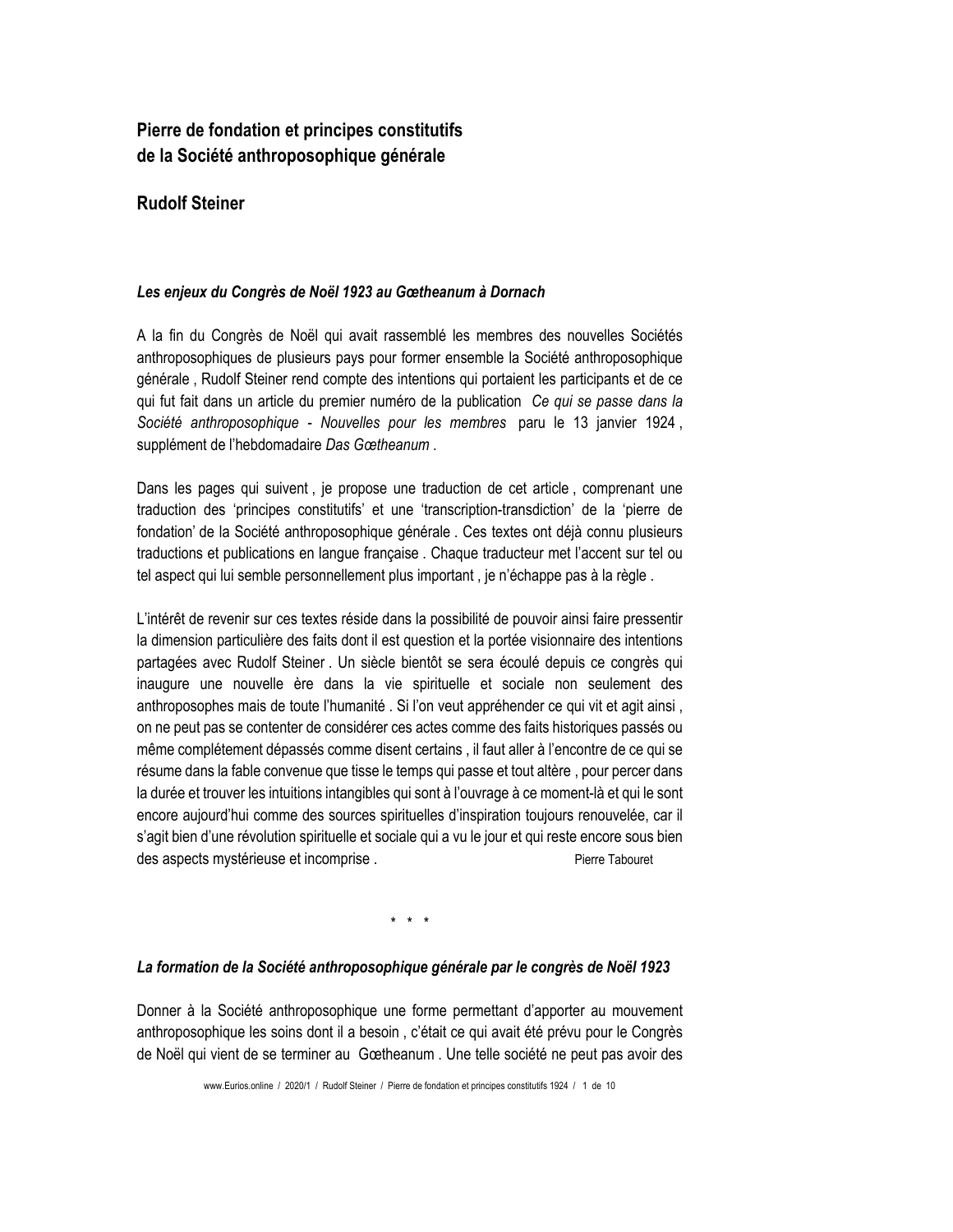lignes directrices abstraites ou des statuts. Car ses fondements se trouvent dans les aperçus du monde spirituel qui sont exposés dans l'anthroposophie . Un grand nombre de personnes trouve aujourd'hui déjà dans ceux-ci des incitations satisfaisantes pour leurs idéaux spirituels. Et dans les relations communes avec d'autres personnes ayant une orientation de conscience semblable au sein d'une société repose ce dont les âmes ont besoin. Car dans la correspondance entre donner et prendre dans le domaine spirituel, se développe l'être véritable de la vie humaine. C'est pourquoi, il est tout naturel que des personnes qui veulent placer l'anthroposophie au cœur de leur vie, veuillent la cultiver au sein d'une Société.

Mais même si l'anthroposophie prend ses racines tout d'abord dans les visions déjà obtenues du monde de l'esprit, ce ne sont là que ses racines. Ses rameaux, ses feuilles, ses fleurs et ses fruits croissent et s'étendent dans tous les domaines de la vie et de l'activité humaines. Avec les pensées qui dévoilent les êtres et les lois de l'existence spirituelle, elle lance des appels dans les profondeurs de l'âme créatrice humaine : et les forces artistiques de celle-ci sont délivrées par ces appels . L'art reçoit des impulsions de toutes parts . – Elle laisse la chaleur qui sourd de l'élévation du regard vers le monde de l'esprit s'écouler dans les cœurs : et le sens religieux s'éveille dans le véritable don de soi au divin dans le monde. - Elle ouvre ses sources et la volonté humaine portée par l'amour peut y puiser. Elle vivifie l'amour humain et devient ainsi créatrice dans les impulsions d'actions morales et d'une véritable pratique sociale dans la vie publique . - Elle féconde le regard tourné vers la nature par les germes actifs du regard spirituel et fait par-là du simple savoir naturel une vraie connaissance de la nature

Pour cela l'anthroposophie génère une foule de tâches pour la vie. Et ces tâches ne trouveront l'accès de cercles plus larges de la vie sociale que si elles prennent appui sur les efforts développés dans une société.

La direction du Gœtheanum à Dornach a lancé un appel aux personnalités, qui sont d'avis que l'anthroposophie cultivée au Gœtheanum cherche à répondre aux tâches caractérisées, pour conduire de façon satisfaisante jusqu'à leur terme lors d'une assemblée fondatrice à Noël les démarches qui sont engagées depuis longtemps déjà à l'occasion de la formation des sociétés anthroposophiques dans différents pays.

Cet appel a été entendu de telle façon qu'on n'osait l'espérer. Sept à hui cent personnes sont venues pour la 'pose de la pierre de fondation' de la Société anthroposophique générale. Ce qu'elles ont fait doit être décrit peu à peu dans les feuilles de ce supplément hebdomadaire à Das Gœtheanum

Il m'incomba d'ouvrir et de présider l'assemblée . - Et elle fut légère à mon cœur cette ouverture. A côté de moi était assis le poète suisse Albert Steffen. Les anthroposophes rassemblés le voyaient, l'âme pleine de reconnaissance à son égard. Ils s'étaient rassemblés pour former la Société anthroposophique sur le sol suisse. Ils doivent à la Suisse avec reconnaissance, en la personne d'Albert Steffen, l'un de leurs membres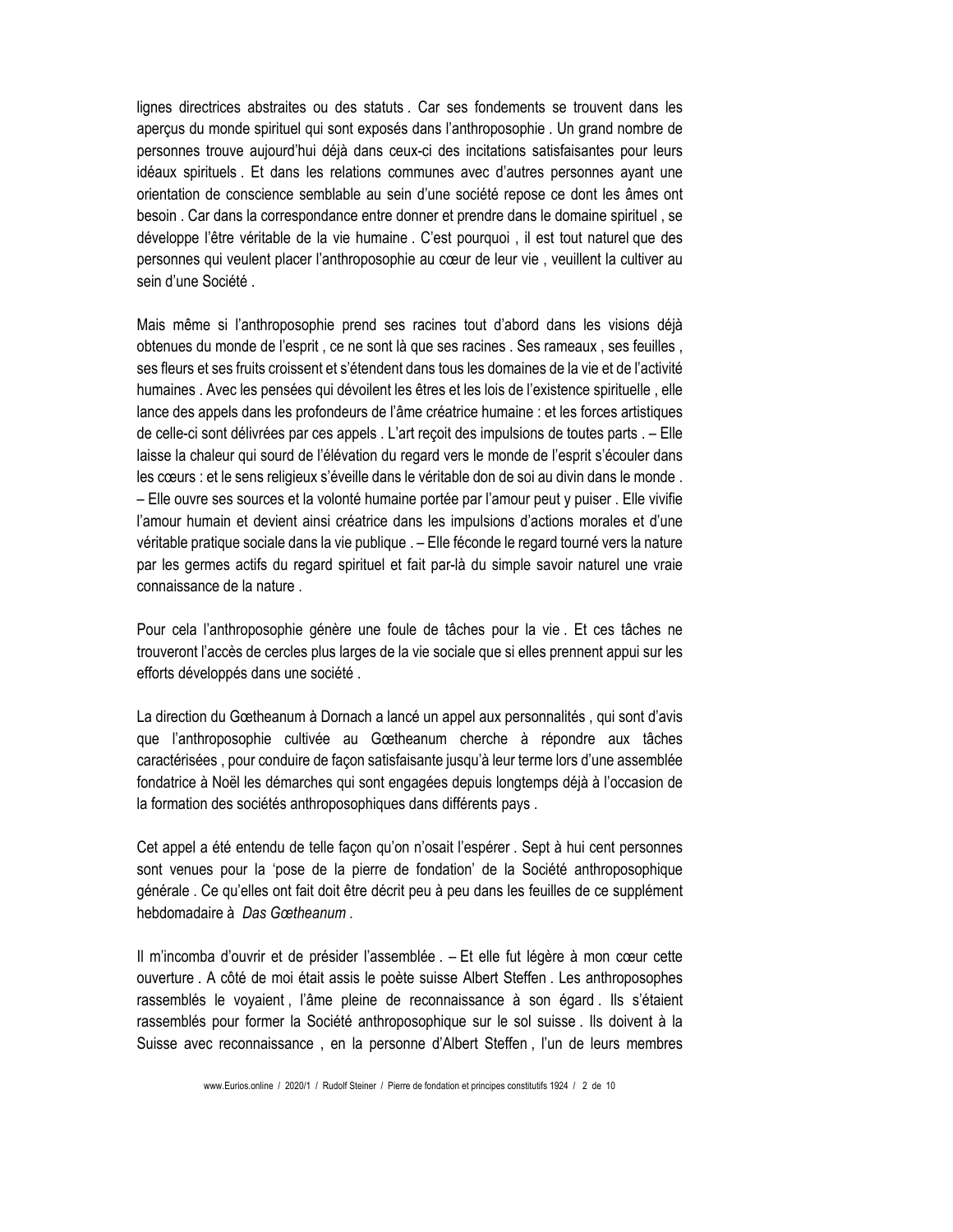directeurs depuis longtemps, vers lequel s'élèvent leurs regards saisis d'un véritable enthousiasme . J'avais en lui la Suisse devant moi, représentée par l'un de ses plus nobles fils : de lui dire ainsi qu'à tous nos amis suisses notre plus cordial salut fut le sens de mes toutes premières paroles – puis en second lieu de lui demander de bien vouloir donner luimême l'ouverture de l'assemblée

Ce fut un début profondément émouvant . Albert Steffen l'admirable peintre en paroles, le créateur d'images poétiques parlait. On l'entendait et l'on voyait, l'âme subjuguée, des images semblables à des visions se déployer devant soi.

La pose de la pierre de fondation du Gœtheanum en 1913 parut devant l'œil de l'âme. Je ne peux trouver les mots pour dire ce que ressentit mon âme lorsque je revis devant moi, dépeints par Albert Steffen, ces événements auxquels j'avais pu participer dix ans plus tôt.

Puis le travail au Gœtheanum, dans lequel s'élancèrent des centaines de mains dévouées et pour lequel battirent des centaines de cœurs enthousiastes, revint à l'esprit par l'enchantement des phrases imprégnées d'un art accompli.

Et – le brasier du Gœtheanum : tout le tragique, la douleur de millier d'êtres, ils furent ébranlés et vibrèrent pendant qu'Albert Steffen nous parlait.

Puis ensuite - au premier plan une autre image, l'être de l'anthroposophie lui-même dans sa transfiguration pas l'âme de poète d'Albert Steffen – à l'arrière-plan ses ennemis, sans réprobation, mais simplement mis en place et en forme avec force.

« Dix années Gœtheanum » ; les mots d'Albert Steffen se sont inscrits profondément – on l'a ressenti - dans les cœurs des personnes réunies.

Après ce très digne prélude me revint de parler des formes que la Société anthroposophique va devoir adopter dorénavant.

Ce qui devait prendre la place de ce que sont communément des statuts devait être dit. Une description de ce que des hommes dans une pure relation humaine et vivante – en tant que Société anthroposophique – aimeraient réaliser doit prendre la place de tels 'statuts'. Au Gœtheanum, qui depuis l'incendie ne dispose que de baraquements de bois, provisoires et insuffisants, est cultivée l'anthroposophie. Ce que les responsables du Gœtheanum comprennent par cette culture et ce qu'ils en espèrent pour la civilisation humaine doit être dit. Puis comment ils conçoivent cette culture au sein d'une école supérieure libre pour la science de l'esprit. Aucun précepte auquel on devrait adhérer ne doit être formulé ; mais une réalité dans sa singularité doit être décrite . Puis il doit être dit que celle ou celui qui veut accorder sa collaboration à ce qui se fait au Gœtheanum peut devenir membre de cette école.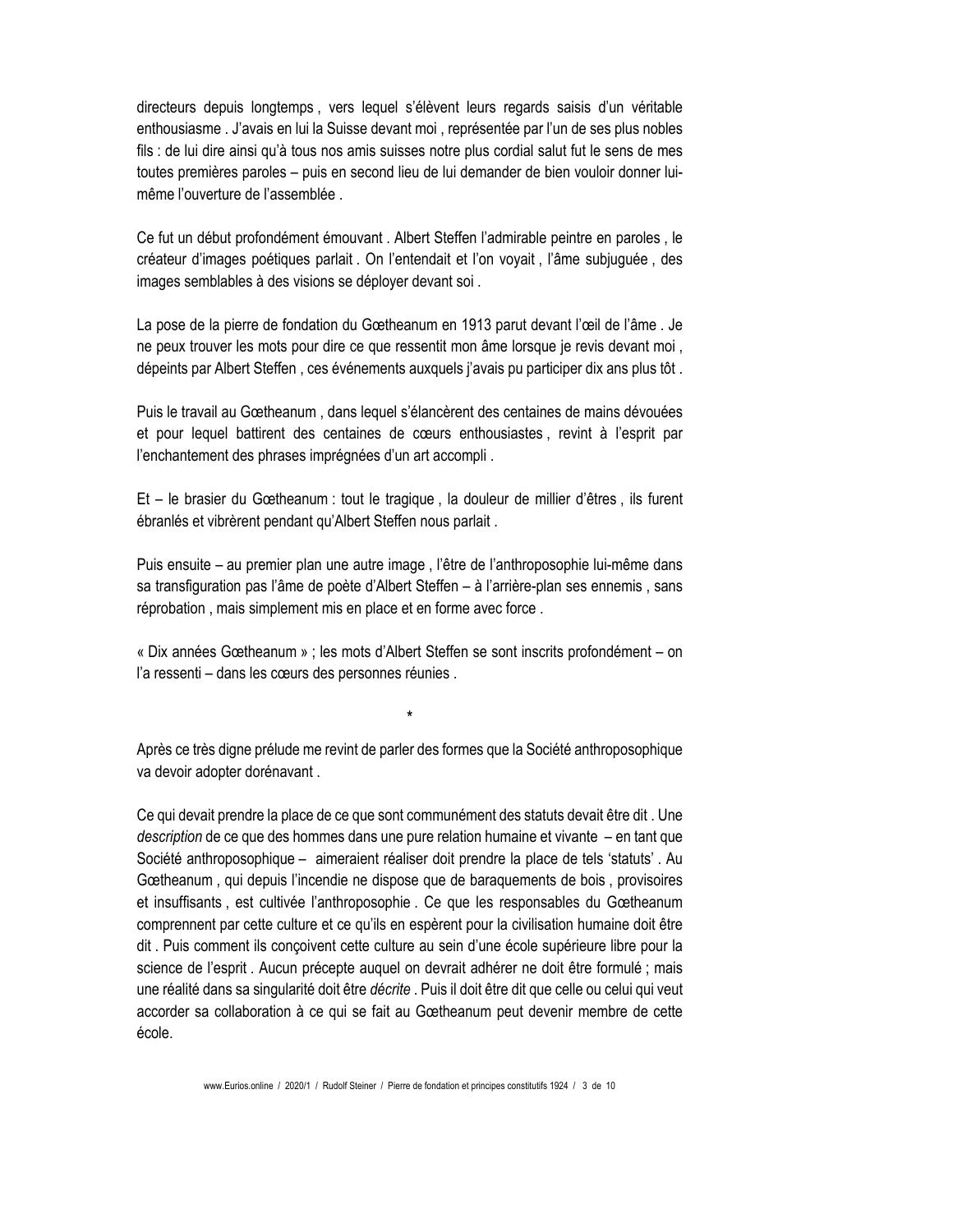Comme 'statut' mais qui doivent être la présentation descriptive et non les 'statuts' de ce qui peut naître ainsi d'une pure relation associative humaine pleine de vie est proposé ce qui suit.

La Société anthroposophique doit être une réunion de personnes, femmes et § 1 d'hommes, qui veulent cultiver la vie de l'âme en chacun individuellement et dans la société humaine sur le fondement d'une véritable connaissance du monde de l'esprit.

La souche de cette société est formée par les personnalités rassemblées au temps  $§$  2 de Noël en 1923 au Gœtheanum à Dornach, ainsi que par toutes celles qui individuellement ou en groupe s'y sont fait représenter. Elles sont pénétrées de la vision qu'il existe déjà présentement une véritable science du monde de l'esprit, élaborée depuis de nombreuses années et pour une part importante déjà rendue publique, et que la culture d'une telle science fait défaut à la civilisation aujourd'hui. La Société anthroposophique doit avoir cette culture pour tâche. Elle tentera de satisfaire à cette tâche en plaçant la science anthroposophique de l'esprit, cultivée au Gœtheanum à Dornach, avec ses résultats pour la fraternité dans la vie commune des hommes, pour la vie morale et religieuse comme aussi pour la vie artistique et la vie en général au centre de ses efforts .<sup>1</sup>

 $§$ 3 Les personnes rassemblées à Dornach pour former la souche de la société reconnaissent, approuvant, la conception de la direction du Gœtheanum représentée par le comité directeur formé lors de l'assemblée de fondation, en relation avec ce qui suit : « L'anthroposophie cultivée au Gœtheanum mène à des résultats qui peuvent servir comme stimulation de la vie spirituelle à chacun, sans distinction de nation, de rang social, de religion. Ils peuvent conduire à une vie sociale réellement construite sur l'amour fraternel. Leur appropriation comme fondement de vie n'est pas dépendante d'un degré de formation scientifique mais seulement de l'être humain non entravé de préjugés. Son investigation et l'appréciation compétente de ses résultats de recherche sont cependant soumises à la discipline scientifique de la recherche spirituelle qui s'atteint progressivement par degrés. Ces résultats sont de leur façon aussi exacts que les résultats des vraies sciences de la nature. S'ils accèdent de la même manière que ceux-ci à une reconnaissance générale, ils apporteront dans tous les domaines de la vie un progrès équivalent au leur, non seulement dans le domaine spirituel mais aussi dans les domaines pratiques .»

 $§$ 4 La Société anthroposophique n'est pas une société secrète mais une société entièrement ouverte et publique. Peut en devenir membre sans distinction de nation, de rang social, de religion, de conviction scientifique ou artistique toute personne qui voit comme justifiée l'existence d'une telle institution qu'est le Gœtheanum à Dornach en tant qu'école supérieure libre pour la science de l'esprit . La Société anthroposophique se défend de toute tendance sectaire. Elle considère la politique comme ne relevant pas de ses tâches.

<sup>1</sup> La Société anthroposophique se rattache à la Société anthroposophique qui fut fondée en l'année 1912 mais elle voudrait créer pour les buts qui furent déterminés alors un point de départ indépendant, correspondant au véritable esprit du temps présent.

www.Eurios.online / 2020/1 / Rudolf Steiner / Pierre de fondation et principes constitutifs 1924 / 4 de 10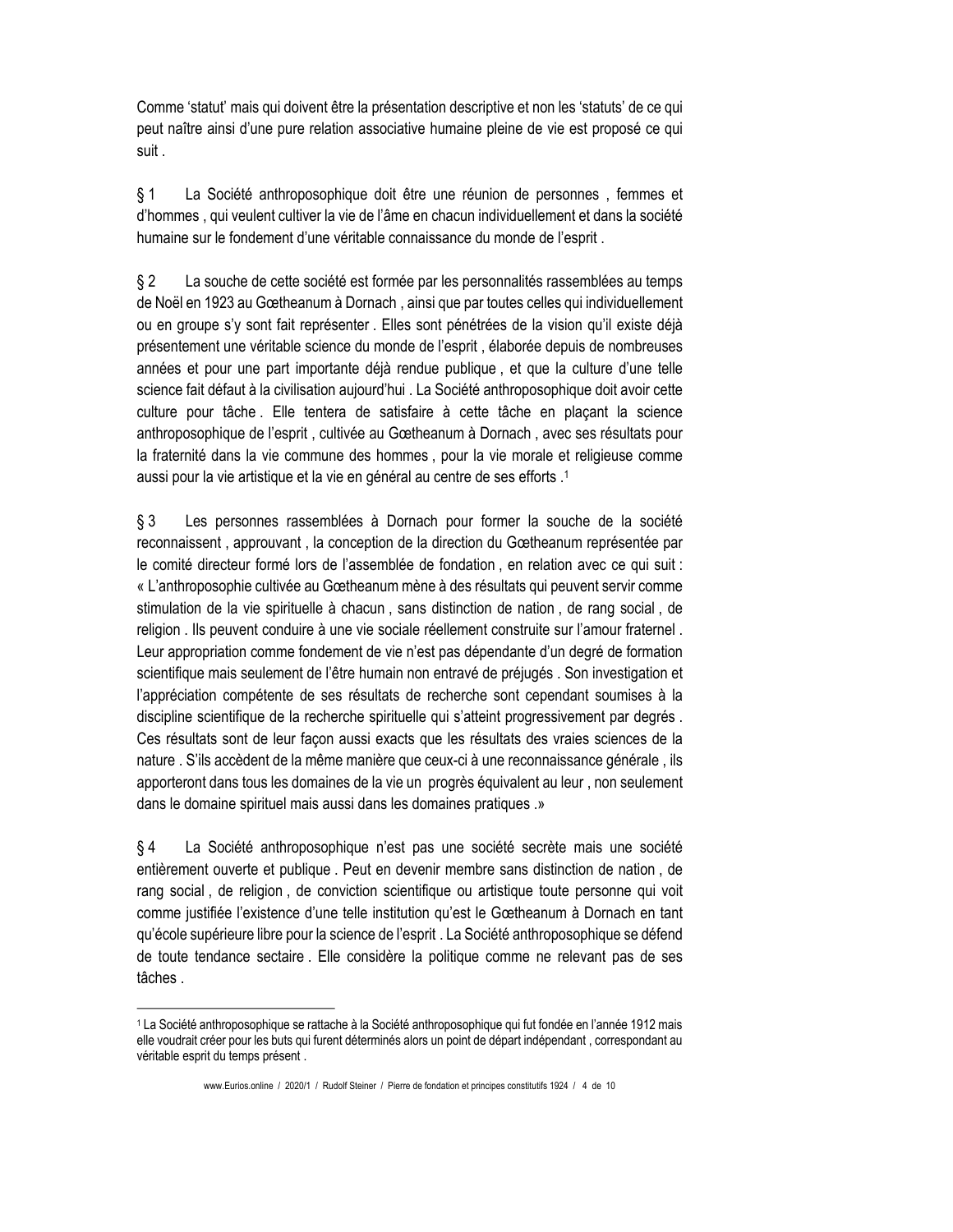$§ 5$ La Société anthroposophique voit un centre de son action dans l'École supérieure libre pour la science de l'esprit à Dornach. Celle-ci va se tenir en trois classes. Dans cellesci seront accueillis sur leur demande les membres de la Société anthroposophique après qu'ils étaient membres de la Société pendant un temps dont la direction déterminera la durée . Ils viendront ainsi dans la première classe de l'École supérieure libre pour la science de l'esprit. L'accueil dans la deuxième classe, respectivement dans la troisième classe, suivra quand la direction du Gœtheanum trouvera aptes ceux qui en auront fait la demande.

 $§6$ Chaque membre de la Société anthroposophique a le droit de prendre part à toutes les conférences organisées par elle, à toutes les représentations et assemblées, sous les conditions que doit faire connaître le comité de présidence.

 $§ 7$ L'organisation de l'École supérieure libre pour la science de l'esprit incombe tout d'abord à Rudolf Steiner, charge à lui de nommer ses collaborateurs et son successeur éventuel.

 $§ 8$ Toutes les publications de la Société anthroposophique seront accessibles publiquement de manière semblable à celle des autres sociétés publiques .<sup>2</sup> De cette publicité ne seront pas exceptées les publications de l'École supérieure libre pour la science de l'esprit ; pourtant la direction de l'École se donne le droit d'exprimer qu'elle conteste d'emblée la pertinence de chaque jugement porté sur ces écrits lorsqu'il ne s'appuie pas sur la discipline dont ils sont issus. En ce sens elle ne reconnaîtra de justification à aucun jugement, s'il ne s'appuie pas sur des études préliminaires correspondantes, comme c'est bien aussi l'usage dans le monde scientifique reconnu par ailleurs. C'est pourquoi les publications de l'École supérieure libre pour la science de l'esprit porteront la mention suivante : « Imprimé comme manuscrit pour les membres de l'École supérieure libre pour la science de l'esprit, Gœtheanum, classe ... Il n'est acquiescé de jugement compétent pour ces écrits à personne qui n'aurait acquis les connaissances préalables estimées nécessaires par cette école, par elle ou d'une manière qu'elle aurait reconnue elle-même pour équivalente. D'autres appréciations seront écartées dans la mesure où les auteurs des écrits correspondants ne s'engageront dans aucune discussion à leur propos. »

Le but de la Société anthroposophique est de soutenir et aider la recherche dans le §9 domaine de l'activité spirituelle, celui de l'École supérieure libre pour la science de l'esprit est cette recherche elle-même. Une dogmatique en quelque domaine que ce soit doit être exclue par la Société anthroposophique.

 $§ 10$ La Société anthroposophique tient chaque année au Gœtheanum une assemblée générale ordinaire à laquelle le comité de présidence présente un compte-rendu complet. L'ordre du jour de cette assemblée avec l'invitation est porté à la connaissance des membres par le comité de présidence six semaines avant le jour de la réunion. Le comité de

<sup>&</sup>lt;sup>2</sup> Les conditions sous lesquelles on accède à la discipline ont été décrites publiquement et continueront à être publiées.

www.Eurios.online / 2020/1 / Rudolf Steiner / Pierre de fondation et principes constitutifs 1924 / 5 de 10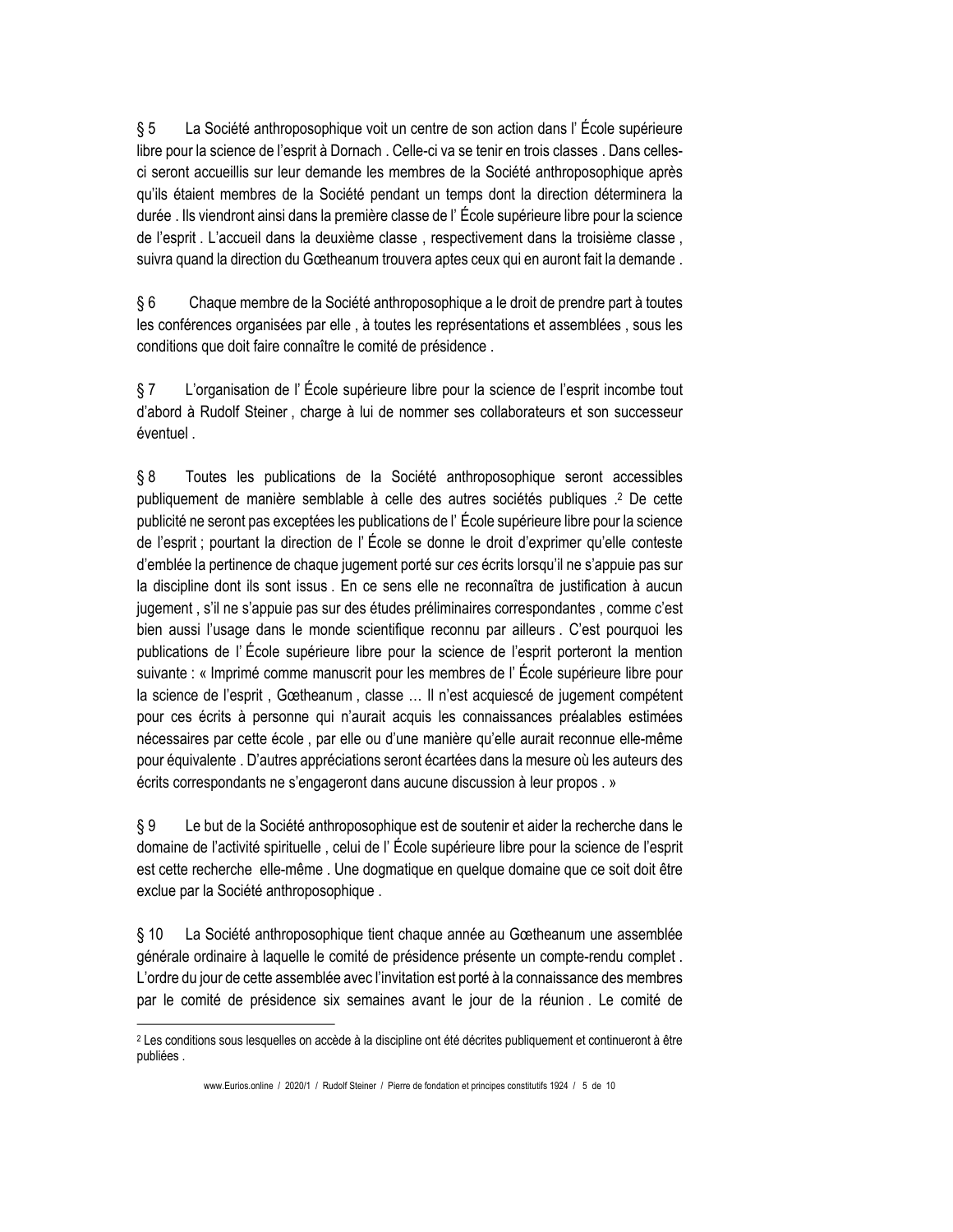présidence peut convoquer des assemblées extraordinaires et fixer leur ordre du jour. Il doit envoyer aux membres l'invitation pour celle-ci trois semaines auparavant. Propositions et requêtes de membres ou de groupes de membres sont à envoyer une semaine avant le jour de la réunion.

**S** 11 Les membres peuvent se rassembler en groupes plus petits ou plus grands en tout lieu (géographique d'activité) ou sur tout champ objectif (de travail). La Société anthroposophique a son siège au Gœtheanum. Le comité de présidence doit porter de là. aux membres ou aux groupes de membres, ce qu'il considère comme les tâches de la Société. Il entre en relation avec les fonctionnaires qui sont élus ou nommés par chacun des groupes . Les groupes indépendants s'occupent de l'accueil des membres ; cependant les confirmations d'entrée dans la Société doivent être présentées au comité de présidence à Dornach et être consignées par lui en confiance avec les fonctionnaires des groupes ; seul celui pour lequel s'avèrerait complètement impossible de trouver l'accueil dans un groupe devrait se faire accueillir lui-même comme membre à Dornach.

 $§$  12 La cotisation des membres est déterminée par chaque groupe pour lui-même ; cependant chaque groupe doit faire parvenir à la direction centrale au Gœtheanum 12 francs suisses pour chacun de ses membres.

 $§$  13 Chaque groupe établit ses propre statuts, ceux-ci toutefois ne doivent pas contredire les statuts de la Société anthroposophique.

 $§$  14 L'organe de la Société anthroposophique est la publication hebdomadaire Das Goetheanum à laquelle sera inséré dans ce but un supplément qui doit contenir les communications officielles de la Société. Cette édition élargie sera distribuées aux membres de la Société anthroposophique seulement.

En étroite relation avec la réunion inaugurale le matin du 25 décembre 1923 eut lieu, ce matin-là, un acte festif solennel auguel fût donné le nom de « pose de la pierre de fondation de la Société anthroposophique générale ».

Il ne pouvait s'agir là, que d'une pose idéelle-spirituelle pour cette pierre de fondation. Le sol, dans lequel cette « pierre de fondation » a été déposée, ne pouvait être que celui des cœurs et des âmes des personnalités réunies dans la Société et la pierre de fondation ellemême doit être la conscience qui sourd des formes de vie anthroposophiques. Cette conscience élabore, telle qu'elle est exigée par les signes des temps présents, la volonté de trouver par l'approfondissement humain de l'âme le chemin vers la vision de l'esprit et vers la vie de par l'esprit. Je voudrais tout d'abord inscrire dans ces lignes, ce que j'ai essayé de saisir de cette pierre de fondation sous forme de parole, et je voudrais réserver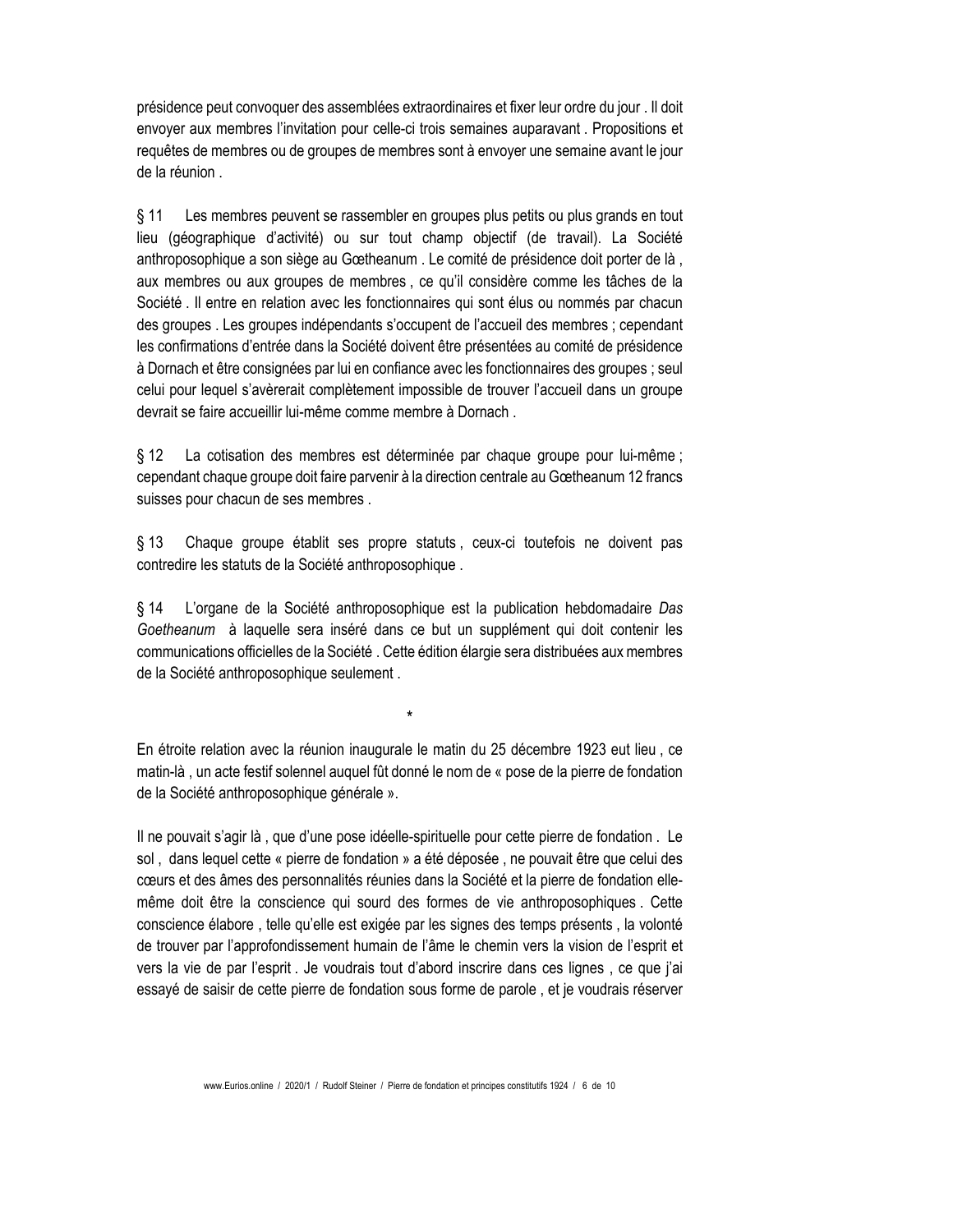la suite des compte-rendu de l'assemblée inaugurale pour les prochains numéros de ces feuilles de nouvelles  $3$ 

Âme humaine!

Tu vis dans les membres Qui par le monde de l'espace Te portent dans l'être océan d'esprit Exerce le souvenir en esprit (le revenir) Dans les profondeurs de l'âme Où, dans l'agissante Existence créatrice des mondes, Le propre je Dans le je de dieu Trouve son être Et tu vivras en vérité Dans l'être homme monde.

Car il règne le Père esprit des hauteurs Dans les profondeurs du monde générant l'existence Vous esprits force Laissez retentir depuis les hauteurs Ce qui trouve écho dans les profondeurs Et qui dit Du divin naît l'humanité.

Les esprits l'entendent à l'est, à l'ouest, au nord, au sud, Veuillent des hommes l'entendre.

<sup>3</sup> La version suivante de la Pierre de fondation correspond en français au texte allemand de la première publication qu'en a faite Rudolf Steiner début janvier 1924 à l'intention des membres qui n'avaient pas pu assister à l'assemblée de fondation de la Société anthroposophique . Les autres versions, que l'on trouvent dans différents ouvrages, correspondent à des variantes orales faites par Rudolf Steiner lui-même pendant le Congrès de Noël 1923, elles figurent dans les actes du congrès ou furent rapportées par des participants qui les ont notées de mémoire à la suite des séances du congrès . Il n'y a pas lieu de douter de leur authenticité, bien au contraire elles peuvent enrichir la méditation une fois que l'on s'est familiarisé avec celle-ci dans sa première structure . - Dans cette 'transcription-transdiction', cette Pierre est un texte qui évoque des idées et appelle à la réflexion, s'enracinent aussi des paroles et des actes. Je renonce sciemment à franciser certaines tournures aussi bien d'un point de vu lexical que grammatical. Car si l'on se souvient qu'une idée ou un objet sont d'un autre ordre du réel que les mots qui les désignent, on peut comprendre que les termes, qui sont portés par une phrase et qui simultanément la constituent, ainsi que la phrase qui les ordonne tout en leur donnant un visée qui les dépasse, sont des gestes volontaires. Dans la perspective d'une méditation qui ne serait pas un pur exercice de penser mais qui déjà intègre les processus du langage, il convient d'accéder à cette saisie du lien volontaire, à vrai dire purement spirituel, duquel l'organisme de la méditation tient sa structure et sa cohésion. Il y a bien sûr certains passages ou moments que l'on pourrait aussi esquisser par d'autres termes mais, si cela nuance la pensée et appelle d'autres représentations, cela ne modifie pas essentiellement le processus méditatif. Le parti-pris présenté met à vif la nécessité d'un penser qui n'est pas déterminé par la langue et d'une parole qui ne peut se fier au seul langage habituel et commun pour donner accès à un vécu spirituel . Ndt.

www.Eurios.online / 2020/1 / Rudolf Steiner / Pierre de fondation et principes constitutifs 1924 / 7 de 10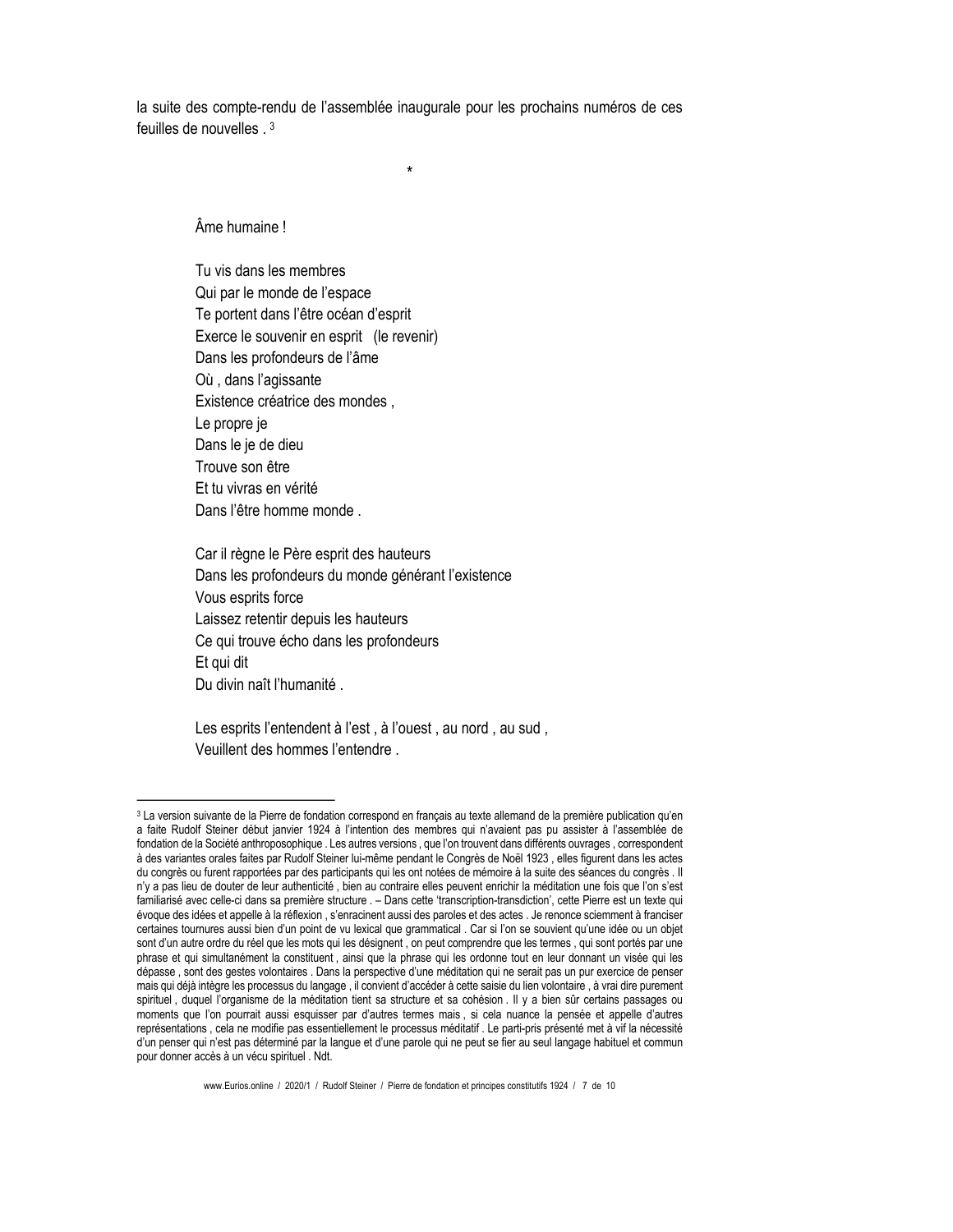## Âme humaine!

Tu vis dans le battement cœur-poumon Qui par le rythme du temps Te guide en ta propre sensibilité d'être âme Exerce le devenir en esprit (le ressentir) Dans l'équilibre de l'âme Où, ondoyants, Les actes devenir monde Le propre je Au je du monde Réunissent Et tu ressentiras en vérité En l'agir homme monde.

Car il règne le vouloir du Christ à l'entour Dans les rythmes du monde donnant grâce aux âmes Vous esprits lumière Laissez prendre feu depuis l'est Ce qui se forme par l'ouest Et qui dit En Christ devient vie la mort.

Les esprits l'entendent à l'est, à l'ouest, au nord, au sud, Veuillent des hommes l'entendre.

### Âme humaine !

Tu vis sous le front tranquille Qui par les fondements d'éternité T'ouvre les pensées du monde Exerce l'advenir en esprit (le regarder) Dans le calme des pensées Où les fins éternelles des dieux Lumière être monde Au propre je Pour vouloir libre Offrent Et tu penseras en vérité Dans les sphères homme esprit.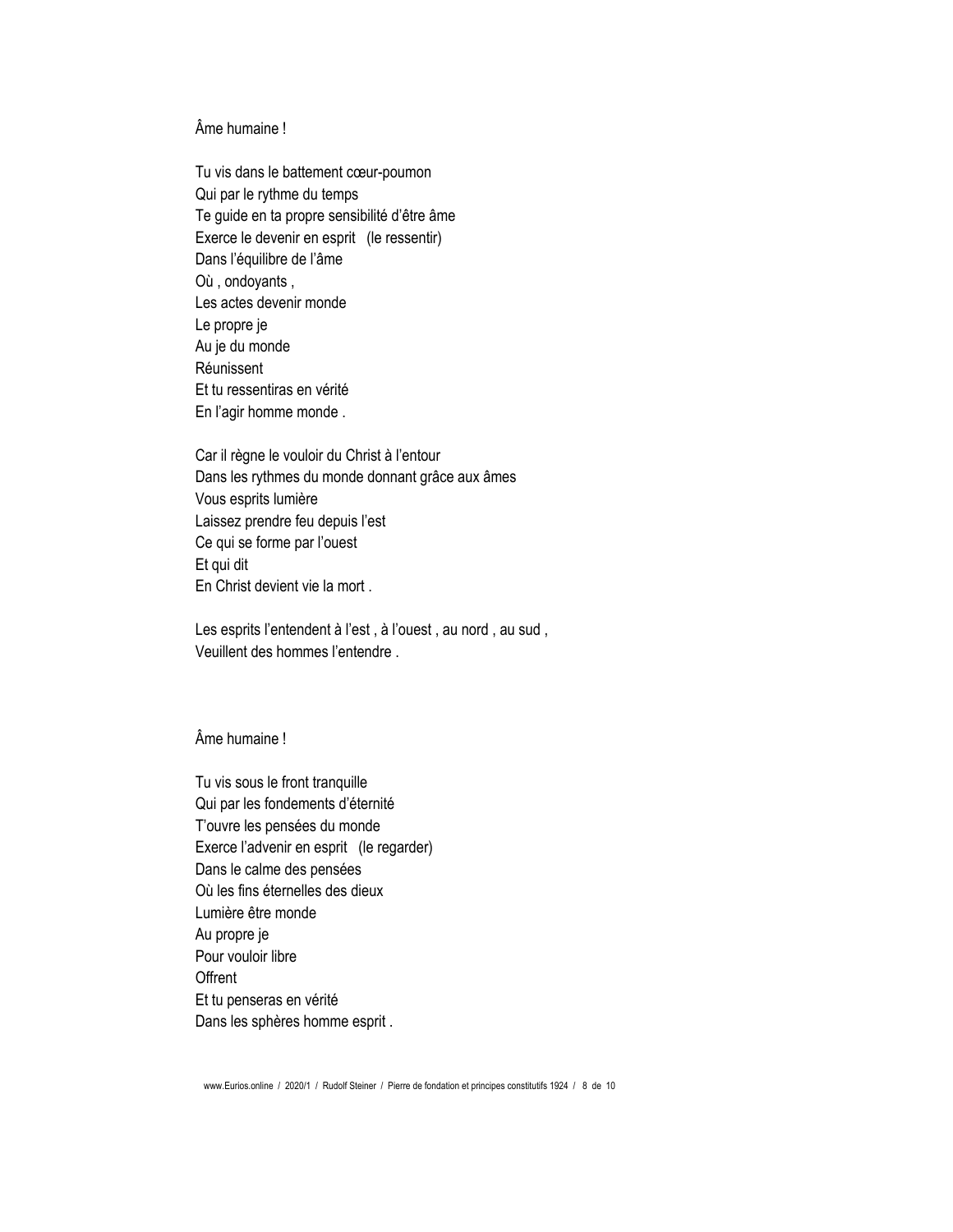Car il règne le penser cosmique de l'Esprit Dans les êtres du monde implorant la lumière Vous esprits âme Laissez demander depuis les profondeurs Ce qui est écouté dans les hauteurs Et qui dit Dans les pensées cosmiques de l'esprit s'éveille l'âme.

Les esprits l'entendent à l'est, à l'ouest, au nord, au sud, Veuillent des hommes l'entendre.

Au tournant des temps La lumière esprit monde pénétra Dans le fleuve terrestre des êtres L'obscurité nocturne Avait cessé d'agir La claire lumière diurne Rayonna en des âmes humaines Lumière Qui réchauffe Les pauvres cœurs des bergers Lumière Qui éclaire Les sages fronts des rois

Divine lumière Christ - Soleil Échauffe Nos cœurs Éclaire Nos fronts Pour que soit bon Ce que nous Fonder par les cœurs Ce que nous Guider par les fronts Nous voulons.

 $\star$